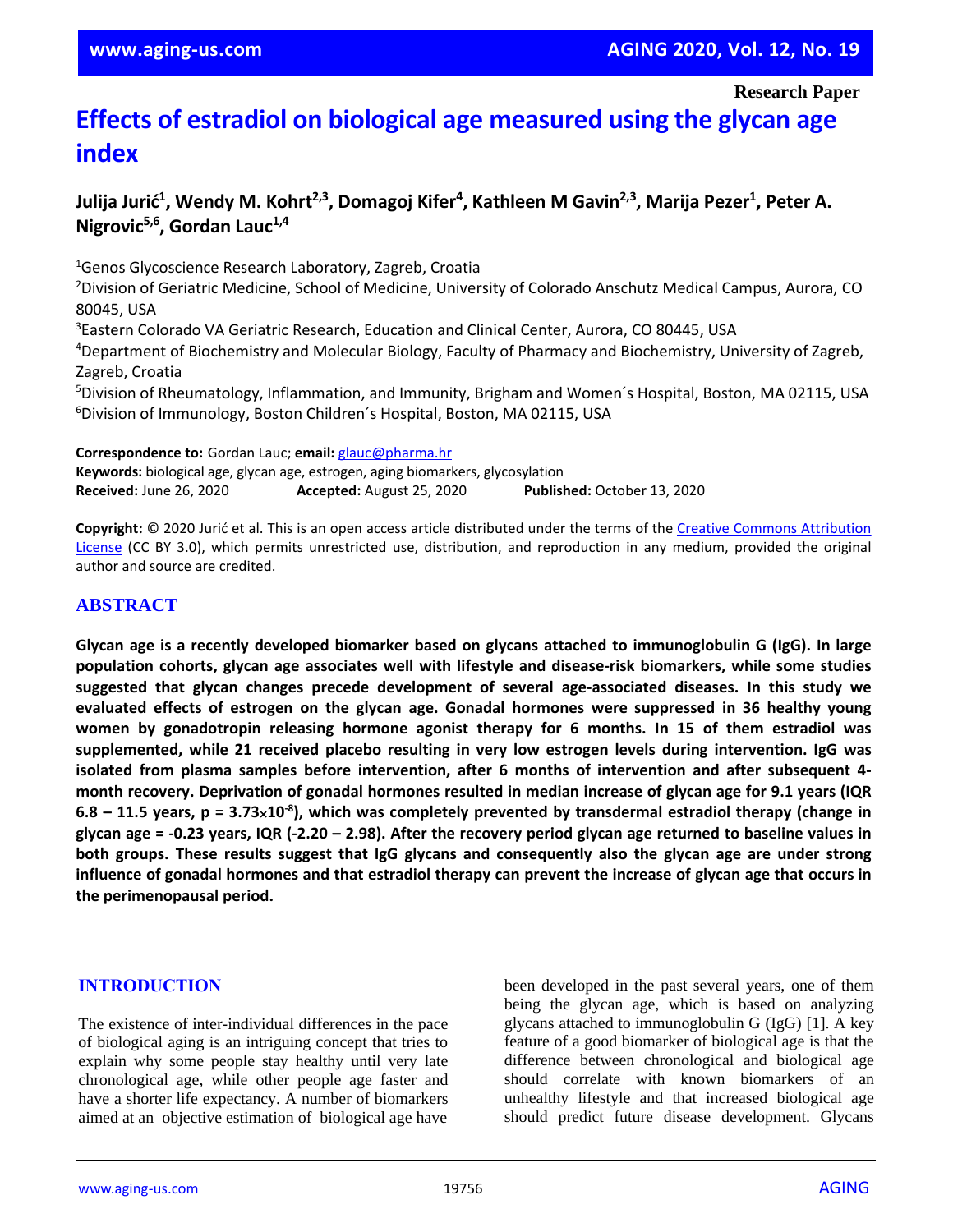attached to IgG change significantly with age [1] and have been suggested as a promising biomarker of biological age [2]. Furthermore, since glycosylation affects interactions between IgG and different Fcγ receptors and other ligands, changes in glycosylation have direct effects on the function of the immune system [3], with multiple functional implications.

The decrease in IgG galactosylation was first reported over 35 years ago in patients with rheumatoid arthritis and osteoarthritis [4]. This was subsequently confirmed in multiple studies, which also reported that it not only associated with disease activity and progression, but also predicted response to therapy and preceded the development of the disease for up to several years [5]. Decreased IgG galactosylation was reported to associate with many other autoimmune diseases including juvenile onset rheumatoid arthritis, systemic lupus erythematosus, Crohn's disease, ulcerative colitis, Sjögren's syndrome, neonatal lupus, coeliac disease and myasthenia gravis [6]. Most of the studies related to IgG glycosylation alterations during aging reported that early adulthood IgG glycosylation is characterized by the highest abundance of digalactosylated and the lowest amount of agalactosylated structures, and with aging a decrease in galactosylation and an increase in agalactosylation can be seen [6]. IgG glycans have been shown to be a reliable biomarker of aging that explained up to 64% of variation in chronological age [1, 7]. However, IgG glycans are not only biomarkers but also functional effectors that participate in the process of aging. According to the inflammaging concept, the agerelated gradual decrease in IgG galactosylation level due to chronic low-grade sterile inflammation in the elderly exacerbates inflammation, creating a feedback loop in which the agalactosylated IgG species represent both a biomarker of aging and a contributor to its pathogenesis [8, 9].

Large population studies [1, 10] and our recent study of an intervention cohort suggest that estrogens regulates IgG glycosylation [11], which may explain why IgG glycome in premenopausal females reflects apparent lower biological age. Unfortunately, the published estrogen intervention study was based on the analysis of glycans released from all proteins in the plasma proteome, thus it was not possible to reliably differentiate IgG glycans from glycans released from other proteins. This prevented the calculation of glycan age from the available data since glycan age is based on IgG glycans. Aiming to evaluate the effects of ovarian sex hormone suppression followed by estradiol supplementation on biological age measured by the glycan age we reanalysed samples from the same intervention study using state of the art glycoprofiling technology [12].

# **RESULTS**

IgG glycosylation was analyzed in 36 healthy premenopausal women that were treated on an investigational basis with the gonadotropin-releasing hormone (GnRH) analogue leuprolide to lower gonadal steroids to postmenopausal levels and then randomized to placebo or transdermal estradiol (Figure 1) [13]. Plasma samples were collected at baseline (T1), after five months of hormonal suppression by monthly leuprolide injections plus either estradiol or placebo patches (T2), and four months after the end of intervention when natural hormonal cycling was restored (T3). The concentration of hormones at the baseline and differences from the baseline after intervention and after recovery timepoint are presented in Table 1.

Suppression of ovarian sex hormones production resulted in a median increase of glycan age by 9.1 years, which was completely abolished by estradiol therapy (Figure 2, Table 2). Both the extent of change in hormone levels (Table 1) and the extent of change in glycan age varied significantly, thus we wondered whether the estradiol baseline levels or the extent of changes in estradiol levels correlated with the extent of change in glycan age. The analysis did not reveal any statistically significant correlation between these two parameters (Figures 3A and 3B). Then we checked whether the change in glycan age correlated with baseline chronological age, baseline glycan age or the difference between chronological and glycan ages. Intuitively one would expect a larger increase in glycan age in chronologically younger women and indeed we observes an inverse correlation between the extent of change induced by suppression of gonadal hormones and age  $(r = -0.54, p = 1.1 \times 10^{-2}, \text{ Figure 3E}).$ Interestingly, much stronger correlation was observed for the initial glycan age  $(r = -0.84, p = 1.57 \times 10^{-6},$ Figure 3C) and the difference between glycan age and the chronological age ( $r = -0.66$ ,  $p = 1.07 \times 10^{-3}$ , Figure 3D) suggesting that low glycan age is strongly dependent on gonadal hormones.

## **DISCUSSION**

One of the key requirements for an aging biomarker is that it is responsive to interventions that beneficially affect the biology of aging, but convincing evidence of this is still missing for any aging biomarker [14]. In this study, we showed that the removal of gonadal hormones resulted in a rapid increase of glycan age, which was completely prevented by estradiol treatment, a therapy proven to be of benefit to some perimenopausal women [15]. Glycan age is a measure of biological age that is based on the analysis of IgG glycosylation [16].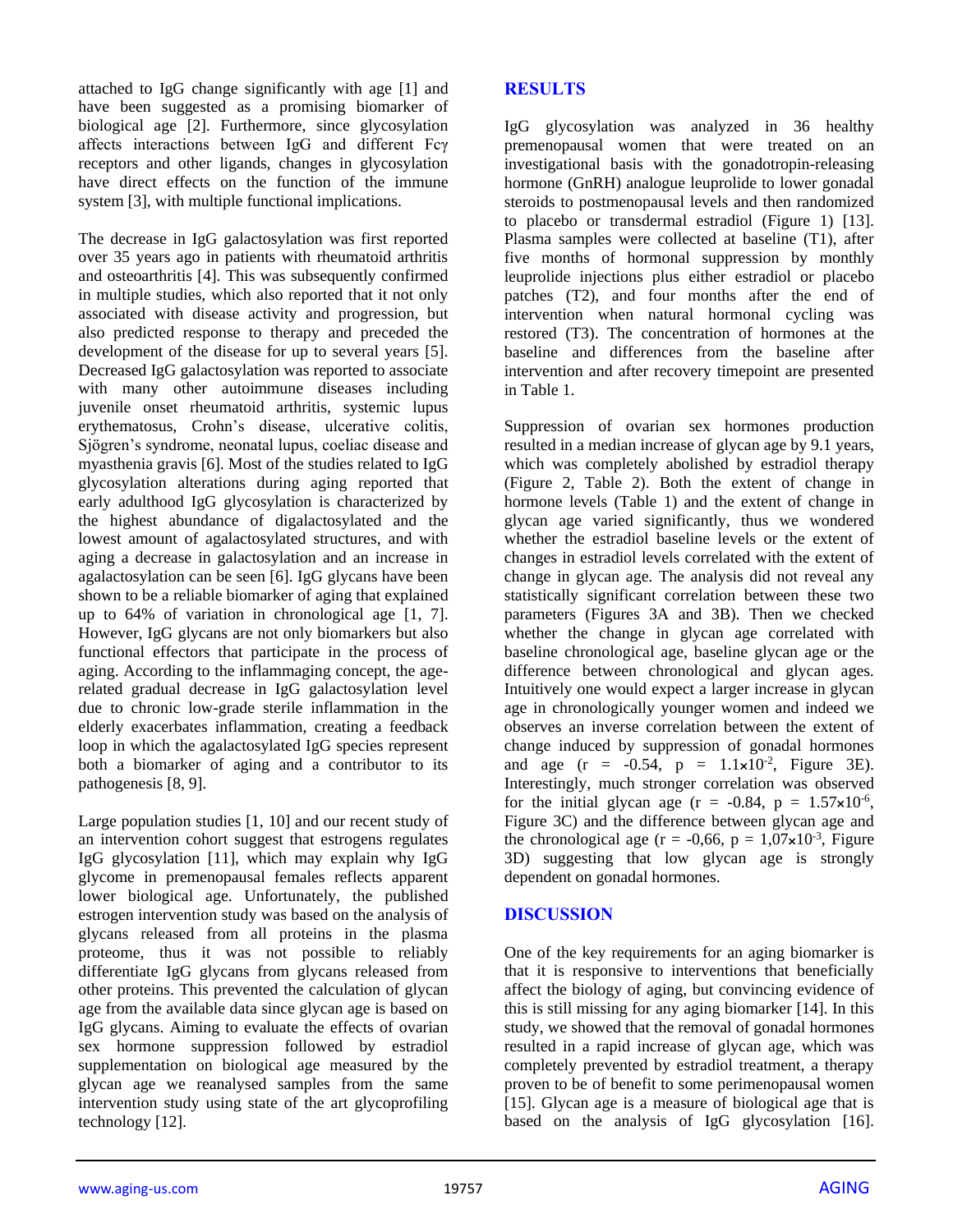Glycans attached to IgG are functionally important because they regulate inflammation at multiple levels [17, 18] and are considered to be one of the important drivers of inflammaging [9]. IgG glycosylation was reported to correlate with numerous unhealthy states and conditions including serum levels of glucose, insulin, hemoglobin A1c, triglycerides, total cholesterol, low-density lipoprotein, high-density lipoprotein, fibrinogen, d-dimer, uric acid, creatinine, alanine aminotransferase, aspartate aminotransferase and C reactive protein, as well as body mass index and waist circumference, systolic and diastolic blood pressure, smoking, hypertension, kidney function, diabetes and cardiovascular disease risk score [1, 19, 28, 20–27]. In addition, average heritability of the IgG glycome is estimated to be 55% [29, 30], which means the remaining variability is a result of environmental factors and different (patho)physiological variables related to age and lifestyle. However, the regulation and mechanisms underlying the age-related changes in IgG glycosylation remain mostly undiscovered, primarily due to the lack of research focusing on this question. Based on the results of many observational and molecular studies IgG glycans are proposed to play a role as both a biomarker and a functional contributor to

the aging process, as well as to some age-related diseases. Here arises probably the most exciting aspect of the relationship between aging and IgG glycosylation: the potential of IgG glycans to distinguish between healthy and unhealthy aging, and to monitor the effect of introduced life-style changes on biological age.

Large studies of adult human populations indicated that IgG glycans without galactose and sialic acid that are the main component of the increased glycan age increase with the onset of menopause [1], while in girls they decrease with the onset of puberty [10, 31]. This indicated that estrogens may be relevant, but since many things change during puberty and menopause, the change in glycan age could not have been directly attributed to the change in estrogen concentration. In our study, suppression of gonadal hormones in premenopausal women resulted in a considerable (median 9.1 glycan age years) increase in glycan age that was statistically highly significant. Moreover, the change was observed in all study participants that received placebo treatment, and treatment with estradiol was sufficient to completely prevent the increase in biological age.



**Figure 1. Design of the gonadal hormone suppression intervention study.**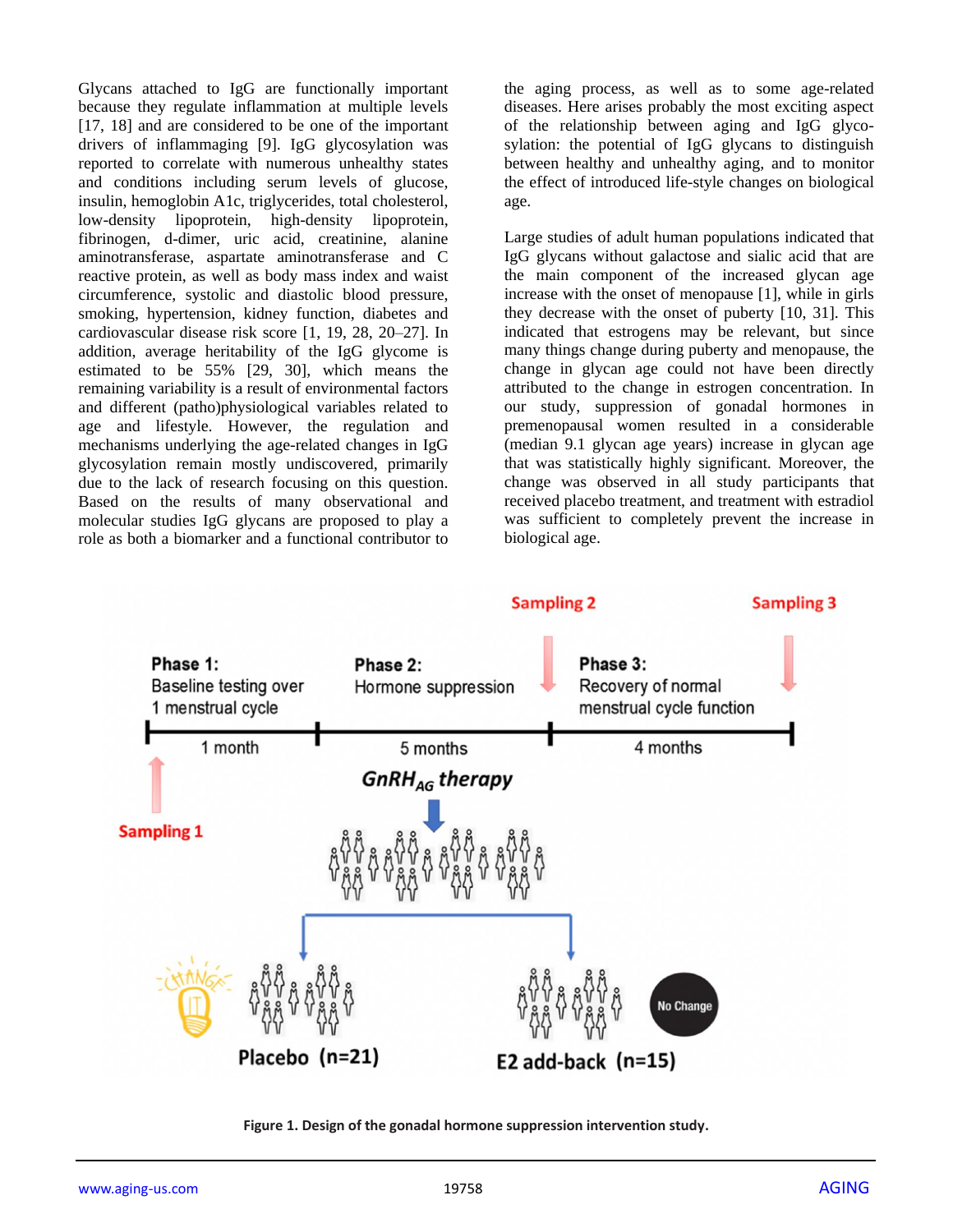| <b>Variable</b>       | <b>Intervention</b> | <b>Concentration</b><br>At baseline<br>median $(IQR)$ | Difference in concentration relative to baseline |       |                                          |                |
|-----------------------|---------------------|-------------------------------------------------------|--------------------------------------------------|-------|------------------------------------------|----------------|
|                       |                     |                                                       | <b>Intervention</b><br>median (IQR)              | $p_I$ | <b>Recovery</b><br>median (IQR)          | p <sub>R</sub> |
| estradiol<br>pg/mL    | Placebo             | 54.0<br>$(44.5 - 79.2)$                               | $-31.5$<br>$(-53.5 \text{ to } -19.8)$           | 0.001 | $-7.5$<br>$(-45.2 \text{ to } 25.5)$     | 0.989          |
|                       | Estradiol           | 57<br>$(46 - 78)$                                     | $-15.0$<br>$(-35.0 \text{ to } 29.5)$            |       | -1<br>$(-32 \text{ to } 30)$             |                |
| estrone<br>pg/mL      | Placebo             | 52<br>$(37 - 67)$                                     | -19<br>$(-32 \text{ to } -11)$                   |       | $-1$<br>$(-16 \text{ to } 13)$           |                |
|                       | Estradiol           | 55.0<br>$(39.0 - 68.0)$                               | 3.0<br>$(-10.5 \text{ to } 20.0)$                | 0.001 | 0.0<br>$(-10.5 \text{ to } 23.0)$        | 0.989          |
| <b>FSH</b><br>mIU/mL  | Placebo             | 5.95<br>$(4.40 - 8.02)$                               | $-1.10$<br>$(-3.35 \text{ to } -0.05)$           | 0.001 | 0.00<br>$(-1.15 \text{ to } 1.40)$       | 0.471          |
|                       | Estradiol           | 6.60<br>$(4.95 - 9.15)$                               | $-5.10$<br>$(-7.25 \text{ to } -3.05)$           |       | $-1.85$<br>$(-3.03 \text{ to } 0.45)$    |                |
| LH<br>mIU/mL          | Placebo             | 4.60<br>$(3.55 - 5.10)$                               | $-4.00$<br>$(-4.88 \text{ to } -2.88)$           | 0.768 | $-0.700$<br>$(-1.450 \text{ to } 0.725)$ | 0.815          |
|                       | Estradiol           | 4.90<br>$(3.00 - 6.55)$                               | $-4.70$<br>$(-6.05 \text{ to } -2.70)$           |       | $-0.70$<br>$(-3.35 \text{ to } 0.35)$    |                |
| progesterone<br>ng/mL | Placebo             | 0.4<br>$(0.3 - 0.7)$                                  | $-0.1$<br>$(-0.4 \text{ to } 0.0)$               | 0.989 | 0.0<br>$(-0.2 \text{ to } 0.2)$          | 0.760          |
|                       | Estradiol           | 0.4<br>$(0.3 - 0.6)$                                  | $-0.1$<br>$(-0.2 \text{ to } 0.0)$               |       | 0.1<br>$(-0.2 \text{ to } 0.6)$          |                |
| <b>SHBG</b><br>nmol/L | Placebo             | 52<br>$(30 - 63)$                                     | -8<br>$(-16 \text{ to } -2)$                     | 0.094 | $(-6 \text{ to } 5)$                     | 0.760          |
|                       | Estradiol           | 35.0<br>$(29.5 - 54.0)$                               | $-2.0$<br>$(-6.5 \text{ to } 8.5)$               |       | $-1.0$<br>$(-5.0 \text{ to } 1.5)$       |                |
| testosterone<br>ng/dL | Placebo             | 28.0<br>$(17.0 - 32.2)$                               | $-4.0$<br>$(-10.8 \text{ to } 0.0)$              |       | 0.0<br>$(-2.0 \text{ to } 6.9)$          |                |
|                       | Estradiol           | 29.0<br>$(23.5 - 35.5)$                               | $-4.0$<br>$(-8.5 \text{ to } 1.0)$               | 0.760 | 0.0<br>$(-3.0 \text{ to } 7.0)$          | 0.760          |

**Table 1. The concentration of hormones at baseline and differences from baseline after the intervention and at recovery.**

p values describe statistical significance of difference between estradiol and placebo group after intervention  $(p_1)$  and recovery ( $p_R$ ). p values smaller than 0.05 in bold.

IQR – limits of the interquartile range  $(1<sup>st</sup>$  quartile - 3<sup>rd</sup> quartile).

FSH - Follicle-stimulating hormone; LH - Luteinizing hormone; SHBG - sex hormone-binding globulin.



**Figure 2. Distribution of changes in glycan age in 36 women undergoing gonadal hormone suppression for 6 months.**  Statistically significant increase in glycan age was observed in the placebo group (n=25, red rectangle), while supplementation with estradiol prevented this change (n = 15, blue rectangle).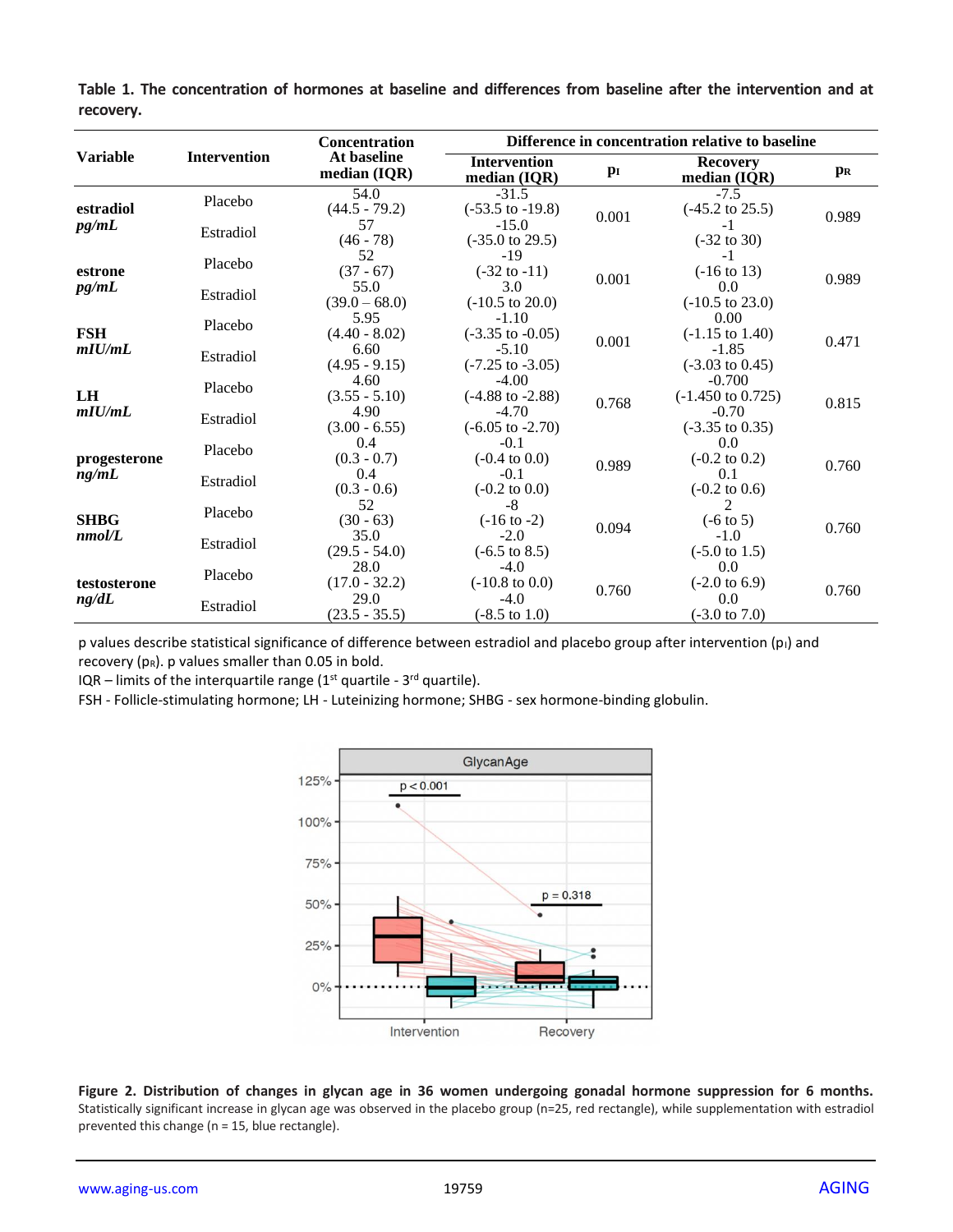| Table 2. Chronological age (years) at the baseline, and differences in glycan age relative to the baseline after the<br>intervention and after recovery timepoint. |                                   |                                                                        |  |  |  |  |  |  |
|--------------------------------------------------------------------------------------------------------------------------------------------------------------------|-----------------------------------|------------------------------------------------------------------------|--|--|--|--|--|--|
| Intourontion                                                                                                                                                       | Age (years) At<br>hosolina Madian | Difference in GLYCAN AGE (years) Relative to baseline. Sampling after: |  |  |  |  |  |  |

|                      | Age (years) At           | Difference in GLYCAN AGE (years) Relative to baseline. Sampling after: |                    |                              |                           |  |
|----------------------|--------------------------|------------------------------------------------------------------------|--------------------|------------------------------|---------------------------|--|
| <b>Intervention</b>  | baseline Median<br>(IOR) | <b>Intervention Median (IQR)</b>                                       | ${\bf P}_i$        | <b>Recovery Median (IOR)</b> | $\mathbf{P}_{\mathbf{r}}$ |  |
| PLACEBO $(N = 21)$   | $39.0(33.0 - 41.0)$      | $9.10(6.83 - 11.52)$                                                   | $3.73 \times 10-8$ | $2.31(1.19 - 4.34)$          | 0.318                     |  |
| ESTRADIOL $(N = 15)$ | $38.0(29.5 - 43.5)$      | $-0.23(-2.20 - 2.98)$                                                  |                    | $1.31(-0.81 - 2.88)$         |                           |  |

p values describe statistical significance of difference between estradiol and placebo group after intervention (p<sub>I</sub>) and recovery (pR).



**Figure 3.** Correlations between the change in glycan age caused by gonadal hormone suppression and baseline estradiol concentration (**A**), change in estradiol concentration (**B**), glycan age (**C**), change in glycan age (**D**) and age (**E**).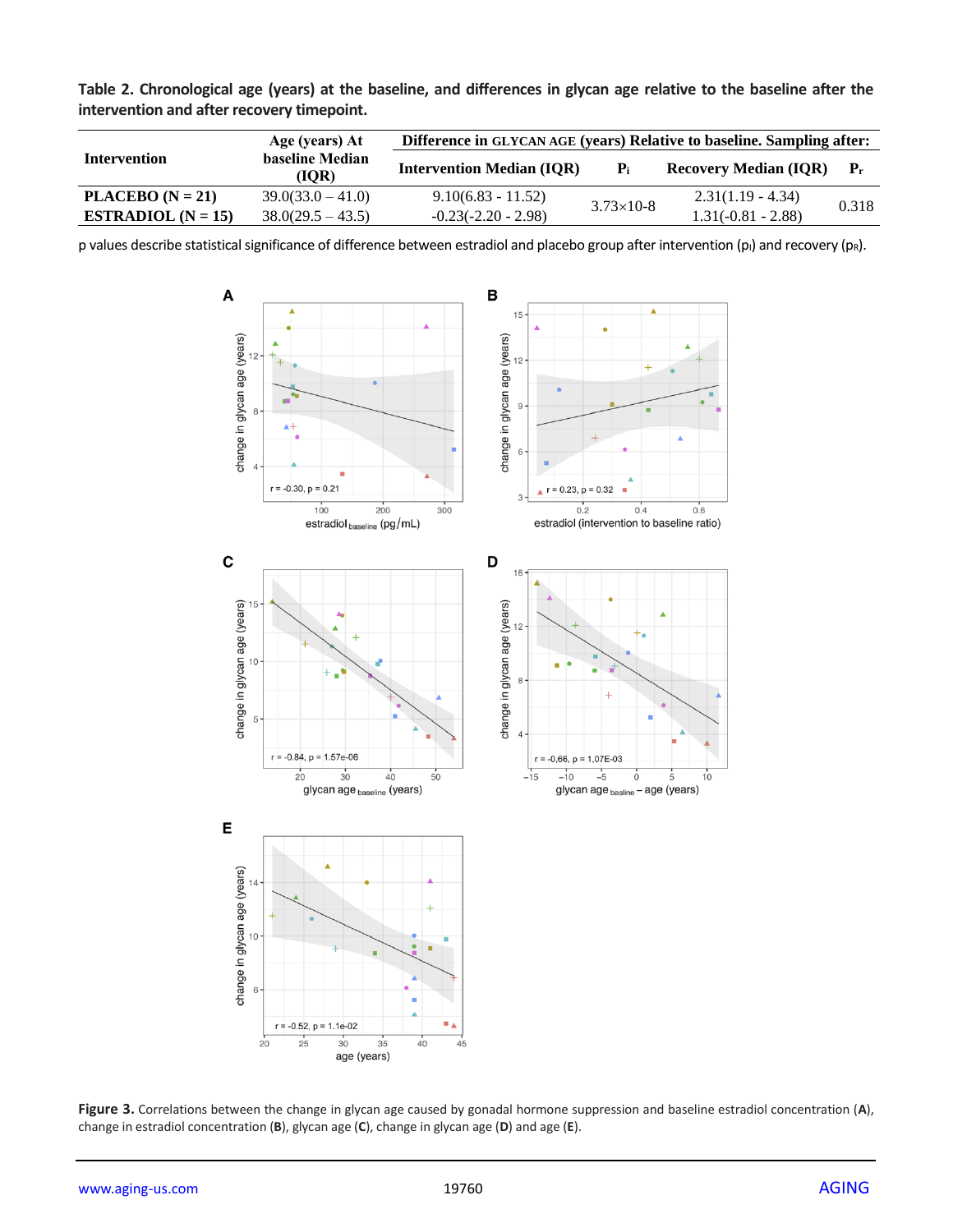The extent of changes in both hormone levels (Table 1) and glycan age (Figure 2) varied considerably between individual participants. Aiming to determine what contributed to the extent of change within each individual, we evaluated the associations of changes in glycan age levels with basal hormone levels, changes in hormone levels, basal glycan age level and the difference between glycan age and chronological age. We did not find a significant correlation between the change in glycan age and the baseline serum estradiol concentration or the change in serum estradiol concentration after the intervention, indicating importance of some other unknown potential confounders or mediators. However, both basal glycan age and the difference between chronological and glycan age were strongly inversely correlated with the change in glycan age. This suggests that, despite being evidently important, estradiol is only one of the factors that define the glycan age of an individual.

Despite extensive research, progress in the development of biomarkers that could reliably quantify inter-individual differences in aging is still limited [32]. One of the important elements that is still missing is the ability to change the biomarker with lifestyle changes or pharmacological interventions. Recently a modest improvement in epigenetic age was reported in a small group of individuals undertaking quite radical pharmacological intervention [33] and glycan age was shown to slightly improve by exercise [34]. However, all these changes were modest compared to the effects of the suppression of gonadal hormones, which more than doubled glycan age in some of the participants. Treatment with estradiol was sufficient to completely abolish this effect. It is intriguing to speculate that hormone treatment could also prevent the increase of glycan age that occurs around menopause, but this still needs to be investigated. Furthermore, since IgG glycosylation is a functionally relevant modification that regulates the immune system, this discovery opens the option to look for downstream pathways that may be a more specific target for therapy than broadly acting estrogens.

## **MATERIALS AND METHODS**

#### **Institutional approval**

This study was conducted at the University of Colorado Anschutz Medical Campus (CU-AMC). Procedures followed were in accordance with the ethical standards of and approved by the Colorado Multiple Institutional Review Board (COMIRB) and the Scientific Advisory and Review Committee at the University of Colorado Anschutz Medical Campus (CU-AMC). The study was

registered on ClinicalTrials.gov (NCT00687739) on May 28, 2008.

#### **Participants and screening procedures**

Participants were healthy eumenorrheic premenopausal women ( $n = 36$ ). In accordance with the Declaration of Helsinki, volunteers provided written informed consent to participate, with the knowledge that the risks of the study included menopause-like effects (e.g., weight gain, bone loss, menopausal symptoms). Main inclusion criteria were age  $(25 \text{ to } 49 \text{ y})$  and normal menstrual cycle function (no missed cycles in previous year, cycle length 28±5 d and confirmation of ovulatory status (ClearPlan Easy, Unipath Diagnostics, Waltham, MA)). Exclusion criteria were pregnancy or lactation, use of hormonal contraception, oral glucocorticoids, or diabetes medications, smoking, or body mass index (BMI) >39 kg/m<sup>2</sup> . Volunteers underwent screening procedures, as described previously [13].

#### **Experimental design and study procedures**

The parent trial was a randomized, double-blinded, placebo-controlled trial to determine the effects of estradiol (E2) deficiency on body composition and energy expenditure, bone mineral density, components of energy expenditure and physical activity in premenopausal women [13, 35]. In short, all participants underwent suppression of ovarian sex hormones with gonadotropin releasing hormone agonist therapy (GnRHAG, leuprolide acetate 3.75 mg, Lupron; TAP Pharmaceutical Products, Inc; Lake Forest, IL) in the form of monthly intramuscular injections. A single injection of leuprolide acetate produces an initial stimulation (for 1 to 3 wk) followed by a prolonged suppression of pituitary gonadotropins FSH and LH, while repeated monthly dosing suppresses ovarian hormone secretion [36]. The absence of pregnancy was confirmed by a urine pregnancy test before each dosing. After screening procedures were completed, eligible volunteers underwent baseline testing during the early folicular phase (days 2 to 6 after onset of menses) of the menstrual cycle. At the beginning of the next menstrual cycle participants began with 5-month  $GnRH_{AG}$  therapy to chronically suppress ovarian function. Participants were randomized to receive either transdermal E2 0.075 mg/d (Bayer HealthCare Pharmaceuticals, Berkeley, CA) or placebo patches (GnRHAG+E2, n=15;  $GnRH<sub>AG</sub>+PL$ , n=21). In order to reduce the risk of endometrial hyperplasia, but in the same time minimizing the exposure to progesterone, women randomized to E2 received medroxyprogesterone acetate (5mg/d, as a pill) for 12 days every other month (end of month 2 and 4, and after completion of followup testing). During these monthly visits, participants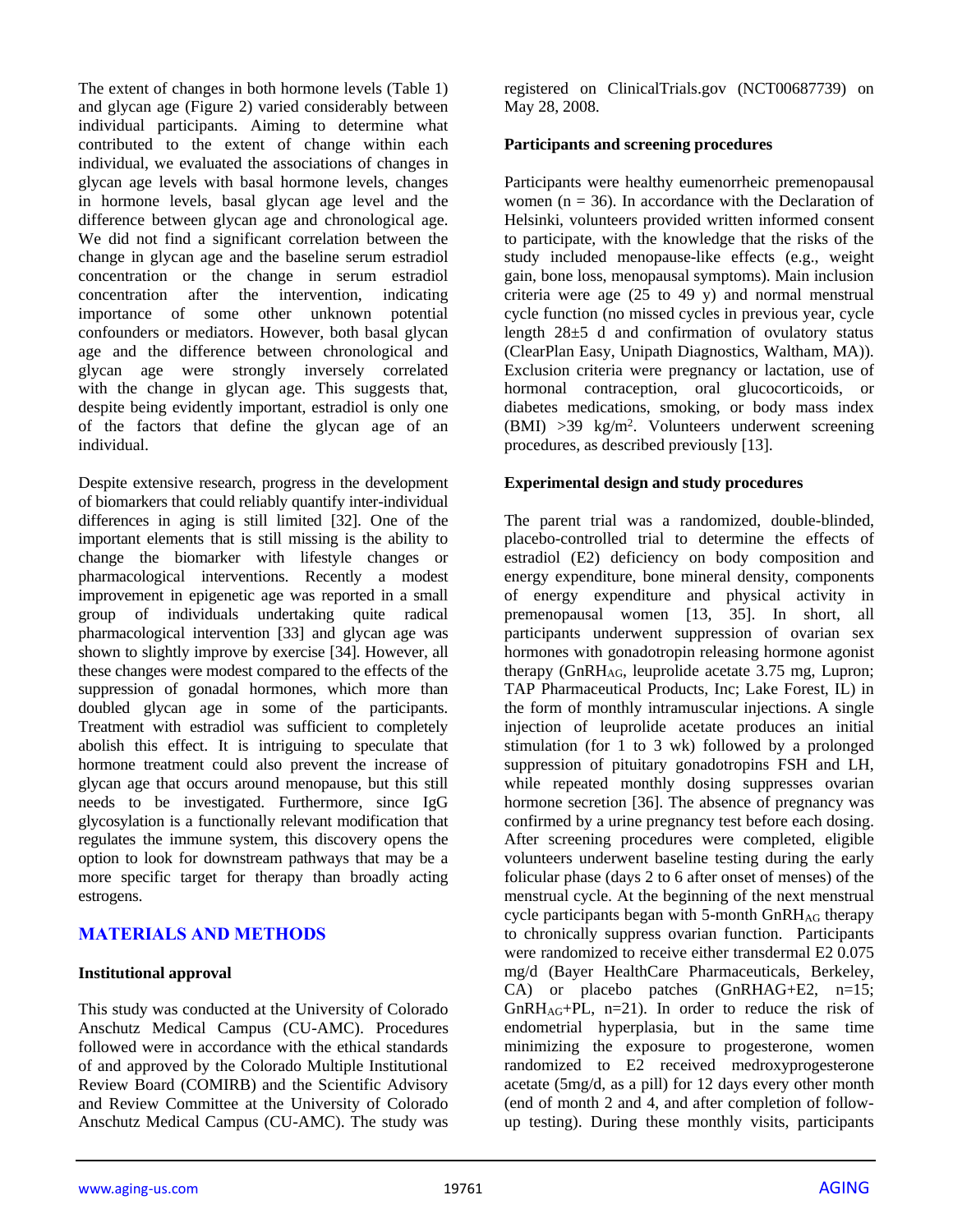were under supervision of the research nurse practitioner. Participants were asked to report changes in use of medications or health (e.g., doctor visits, hospitalizations), as well as any study-related problems/ concerns over the past 4 weeks. The  $E_2$  regimen was expected to maintain serum E2 concentrations in the mid-to-late follicular phase range (100 to 150 pg/mL).

#### **Sample collection**

Blood samples for sex hormones and glycans were collected in three timepoints: during baseline testing (T1), during week 20 of the hormonal intervention (T2), and at the spontaneous recovery of the normal menstrual cycle function (T3). A single sample  $({\sim}5 \text{ mL})$ was obtained in the morning  $(-8 \text{ AM})$ , after an overnight fast (at least 10 hours). Baseline samples were obtained immediately before the first GnRHAG injection. Serum was separated from each collected sample upon blood withdrawal and stored at -80°C until analysis.

## **Sex hormones**

Collected sera were analyzed for numerous sex hormones. Estrone (E1), estradiol (E2) and progesterone (P) were determined by radioimmunoassay (RIA, Diagnostic Systems Lab, Webster, TX). Total testosterone (T) was analyzed by chemiluminescence immunoassay (Beckman Coulter, Inc. Fullerton, CA) and sex hormone-binding globulin (SHBG) by immunoradiometric assay (Diagnostic Systems Laboratory).

## **N-glycosylation of immunoglobulin G**

The whole procedure was performed according to already published protocol [29]. In short, IgG was isolated from sera samples by affinity chromatography using 96-well Protein G plate (BIA Separations, Slovenia). The isolated IgG was denaturated with the addition of SDS (Invitrogen, USA) and incubation at 65°C. The excess of SDS was neutralized by the addition of Igepal-CA630 (Sigma-Aldrich, USA) and N-glycans were released with the addition of PNGase F (Promega, USA) in PBS buffer followed by overnight incubation at 37°C. The released glycans were fluorescently labelled with 2-AB (Merck, Germany). Free label and reducing agent were removed from the samples by using hydrophilic interaction liquid chromatography solid phase extraction (HILIC-SPE). IgG N-glycans were eluted with ultrapure water and stored at -20°C until use. Fluorescently labelled Nglycans were separated using HILIC on an Acquity UPLC H Class Instrument (Waters, USA) that consists of sample manager, quaternary solvent manager and fluorescence (FLR) detector. The instrument was under

the control of Empower 3 software, build 3471 (Waters, USA). Labelled N-glycans were separated on an amide ACQUITY UPLC® Glycan BEH chromatography column (Waters, USA), 100 x 2.1 mm i.d., 1.7 μm BEH particles, with 100 mM ammonium formate, pH 4.4, as solvent A and 100% ACN as solvent B. Samples were kept at 10°C before injection, and separation was performed at 60°C. The separation method used a linear gradient of 25-38% solvent A at a flow rate of 0.40 mL/min in a 27 min analytical run. Fluorescently labelled N-glycans were detected by FLR detector with excitation and emission wavelengths set at 250 and 428 nm. Data processing included an automatic integration algorithm that was manually corrected to maintain the same intervals of integration for all the samples. IgG Nglycan samples were all separated into 24 chromatographic peaks. The relative amount of glycans in each chromatographic peak was expressed as the percentage of the total integrated area (% Area).

## **Statistical analysis**

Area under chromatogram peaks was normalized to the total chromatogram area, then each glycan peak was logit transformed and batch corrected using ComBat method (R package 'sva') [37]. Data were back transformed, and derived glycan traits were calculated as a sum or ratio of selected directly measured glycan peaks based on particular glycosylation features (i.e. sialylation or fucosylation). GlycanAge was calculated according to Krištić et al. [1]: age model coefficients were trained using 1116 females (18 – 98 years old) from The Croatian National Biobank "10 001 Dalmatians" [38]. IgG N-glycome from the biobank was measured in the same laboratory and prepared in the same way as estrogen-study data. GlycanAge expressed in years was calculated using the following formula:

 $5376.83 \left( \text{GP6} \right)^2 - 215.10 \times \text{GP14} - 30.70 \times \text{GP15}$ Glycan age = 56.08 + 776.01  $\times$  GP6 –

where GP<*n*> is *n*-th peak in chromatogram expressed as proportion of total chromatogram area.

Strength of the associations were estimated using Pearson's correlation coefficient. All statistical analyses were performed in R programming software (version 3.6.3) [39].

# **AUTHOR CONTRIBUTIONS**

GL, PAN and MP conceptualized and designed the research. JJ performed the IgG glycosylation analysis and analyzed the data. WMK and KMG provided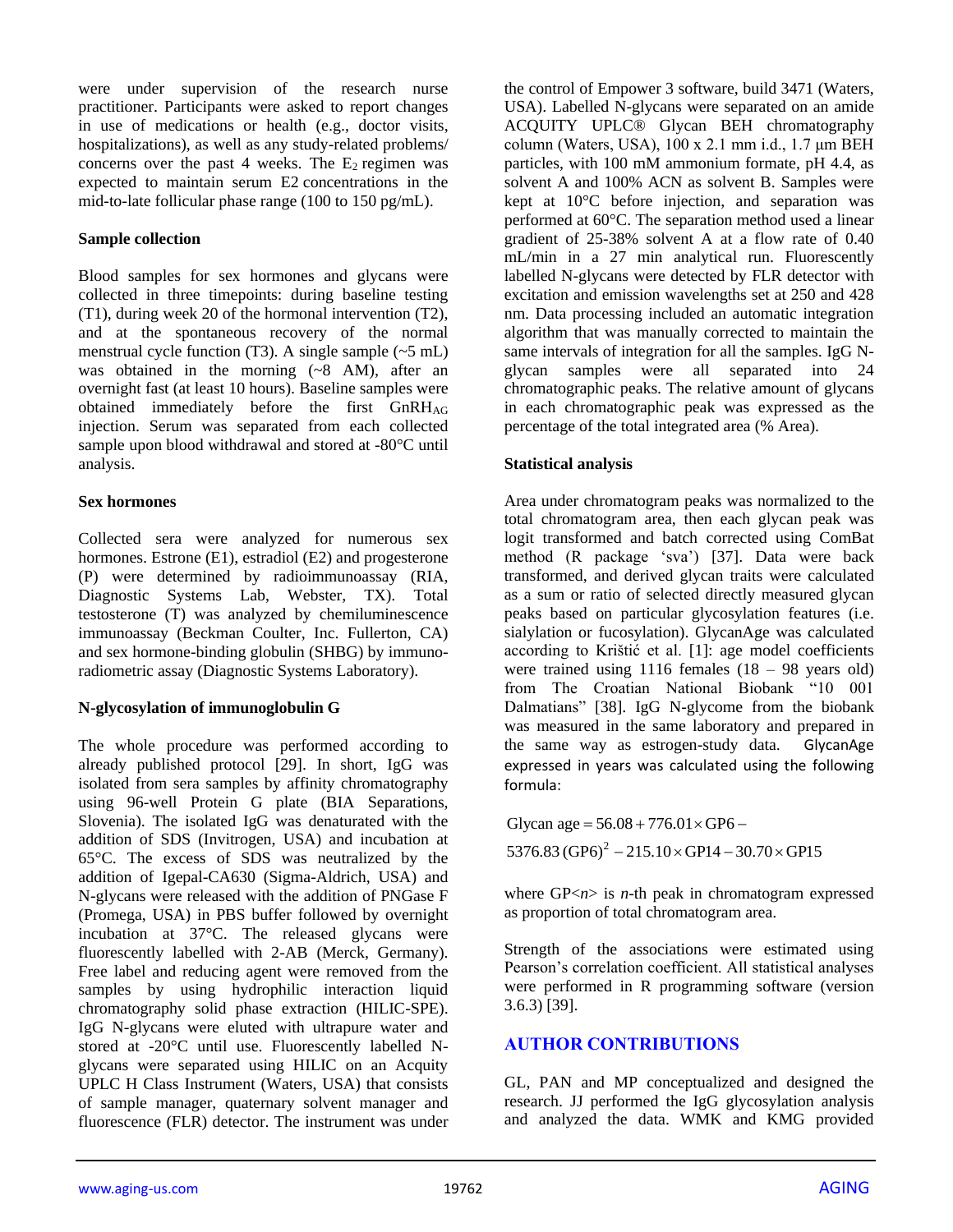samples and data from the intervention study. DK calculated the glycan age and performed statistical analysis. GL wrote the manuscript. All authors edited the manuscript in line with their expertise.

#### **ACKNOWLEDGMENTS**

We acknowledge the members of our research groups who carried out the day-to-day activities for the project. Finally, we want to thank the women who volunteered to participate in the study for their time and efforts.

#### **CONFLICTS OF INTEREST**

G. Lauc is the founder and owner of Genos Ltd, a private research organization that specializes in highthroughput glycomic analyses and has several patents in this field. J. Jurić and M. Pezer are employees of Genos Ltd. G. Lauc is also co-founder of GlycanAge Ltd and is listed as an inventor on patents EP3011335B1 and US9910046B2 that protect the use of GlycanAge® to predict biological age. All other authors declare no conflicts of interest.

## **FUNDING**

Glycosylation analysis was performed in Genos Glycoscience Research Laboratory and partly supported by the European Structural and Investment Funds IRI grant (#KK.01.2.1.01.0003), Centre of Competence in Molecular Diagnostics (#KK.01.2.2.03.0006) and Croatian National Centre of Research Excellence in Personalized Healthcare grant (#KK.01.1.1.01.0010). PAN was supported by the US National Institute of Arthritis and Musculoskeletal and Skin Diseases grant P30AR070253.

#### **REFERENCES**

- 1. Krištić J, Vučković F, Menni C, Klarić L, Keser T, Beceheli I, Pučić-Baković M, Novokmet M, Mangino M, Thaqi K, Rudan P, Novokmet N, Sarac J, et al. Glycans are a novel biomarker of chronological and biological ages. J Gerontol A Biol Sci Med Sci. 2014; 69:779–89. <https://doi.org/10.1093/gerona/glt190> PMID[:24325898](https://pubmed.ncbi.nlm.nih.gov/24325898)
- 2. Dall'Olio F, Vanhooren V, Chen CC, Slagboom PE, Wuhrer M, Franceschi C. N-glycomic biomarkers of biological aging and longevity: a link with inflammaging. Ageing Res Rev. 2013; 12:685–98. <https://doi.org/10.1016/j.arr.2012.02.002> PMID[:22353383](https://pubmed.ncbi.nlm.nih.gov/22353383)
- 3. Nimmerjahn F, Ravetch JV. Fcgamma receptors as regulators of immune responses. Nat Rev Immunol. 2008; 8:34–47. <https://doi.org/10.1038/nri2206>

PMI[D:18064051](https://pubmed.ncbi.nlm.nih.gov/18064051)

4. Parekh RB, Dwek RA, Sutton BJ, Fernandes DL, Leung A, Stanworth D, Rademacher TW, Mizuochi T, Taniguchi T, Matsuta K. Association of rheumatoid arthritis and primary osteoarthritis with changes in the glycosylation pattern of total serum IgG. Nature. 1985; 316:452–57.

<https://doi.org/10.1038/316452a0> PMID[:3927174](https://pubmed.ncbi.nlm.nih.gov/3927174)

- 5. Lauc G, Pezer M, Rudan I, Campbell H. Mechanisms of disease: the human n-glycome. Biochim Biophys Acta. 2016; 1860:1574–82. <https://doi.org/10.1016/j.bbagen.2015.10.016> PMI[D:26500099](https://pubmed.ncbi.nlm.nih.gov/26500099)
- 6. Gudelj I, Lauc G, Pezer M. Immunoglobulin G glycosylation in aging and diseases. Cell Immunol. 2018; 333:65–79. <https://doi.org/10.1016/j.cellimm.2018.07.009> PMI[D:30107893](https://pubmed.ncbi.nlm.nih.gov/30107893)
- 7. Gudelj I, Keser T, Vučković F, Škaro V, Goreta SŠ, Pavić T, Dumić J, Primorac D, Lauc G, Gornik O. Estimation of human age using n-glycan profiles from bloodstains. Int J Legal Med. 2015; 129:955–61. <https://doi.org/10.1007/s00414-015-1162-x> PMI[D:25787342](https://pubmed.ncbi.nlm.nih.gov/25787342)
- 8. Franceschi C, Bonafè M, Valensin S, Olivieri F, De Luca M, Ottaviani E, De Benedictis G. Inflamm-aging. An evolutionary perspective on immunosenescence. Ann N Y Acad Sci. 2000; 908:244–54. <https://doi.org/10.1111/j.1749-6632.2000.tb06651.x> PMI[D:10911963](https://pubmed.ncbi.nlm.nih.gov/10911963)
- 9. Franceschi C, Garagnani P, Parini P, Giuliani C, Santoro A. Inflammaging: a new immune-metabolic viewpoint for age-related diseases. Nat Rev Endocrinol. 2018; 14:576–90.

<https://doi.org/10.1038/s41574-018-0059-4> PMI[D:30046148](https://pubmed.ncbi.nlm.nih.gov/30046148)

- 10. Pucic M, Muzinic A, Novokmet M, Skledar M, Pivac N, Lauc G, Gornik O. Changes in plasma and IgG nglycome during childhood and adolescence. Glycobiology. 2012; 22:975–82. <https://doi.org/10.1093/glycob/cws062> PMI[D:22426998](https://pubmed.ncbi.nlm.nih.gov/22426998)
- 11. Ercan A, Kohrt WM, Cui J, Deane KD, Pezer M, Yu EW, Hausmann JS, Campbell H, Kaiser UB, Rudd PM, Lauc G, Wilson JF, Finkelstein JS, Nigrovic PA. Estrogens regulate glycosylation of IgG in women and men. JCI Insight. 2017; 2:e89703.

<https://doi.org/10.1172/jci.insight.89703> PMI[D:28239652](https://pubmed.ncbi.nlm.nih.gov/28239652)

12. Hanić M, Lauc G, Trbojević-Akmačić I. N-glycan analysis by ultra-performance liquid chromatography and capillary gel electrophoresis with fluorescent labeling.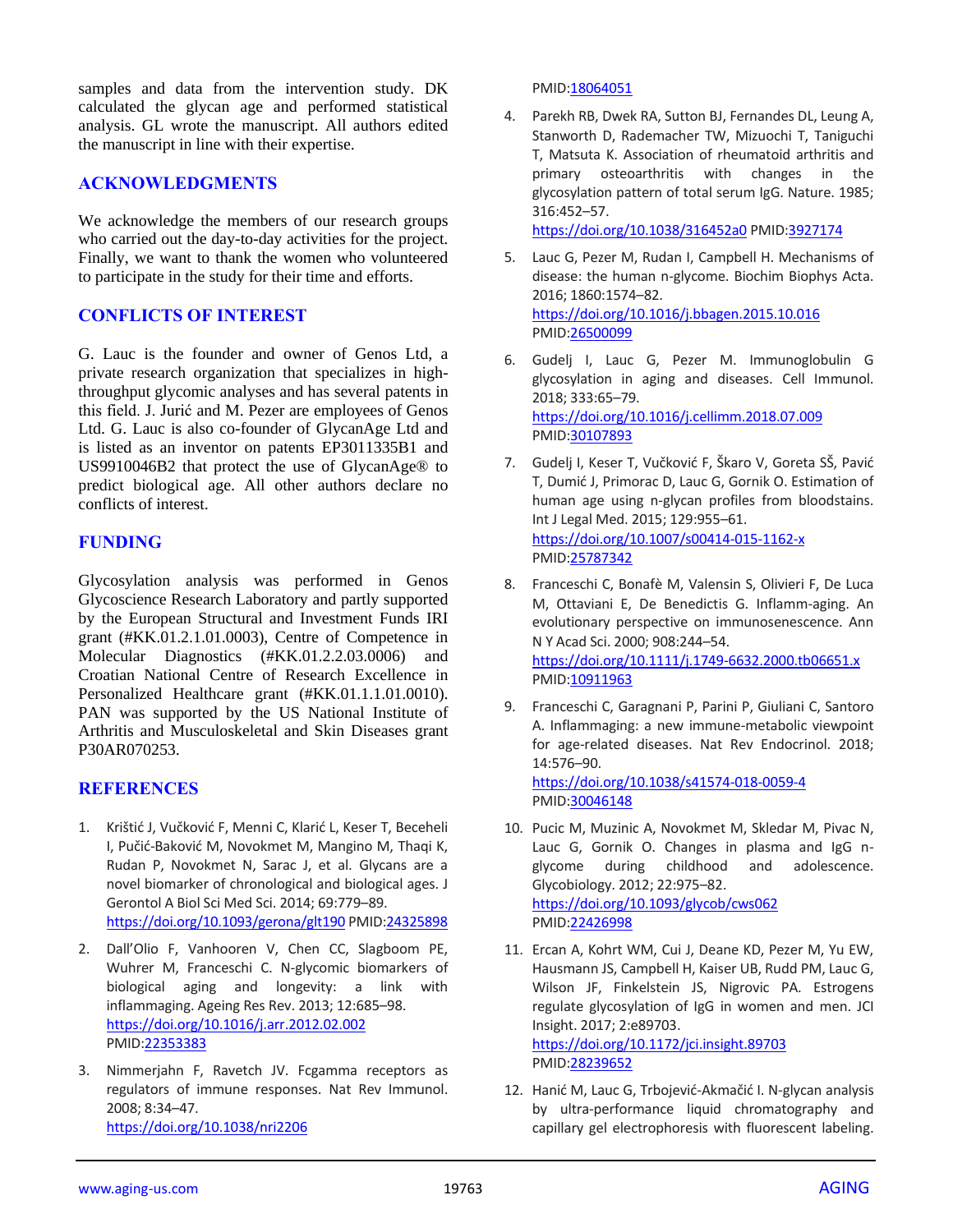Curr Protoc Protein Sci. 2019; 97:e95. <https://doi.org/10.1002/cpps.95> PMID[:31517449](https://pubmed.ncbi.nlm.nih.gov/31517449)

- 13. Shea KL, Gavin KM, Melanson EL, Gibbons E, Stavros A, Wolfe P, Kittelson JM, Vondracek SF, Schwartz RS, Wierman ME, Kohrt WM. Body composition and bone mineral density after ovarian hormone suppression with or without estradiol treatment. Menopause. 2015; 22:1045–52. <https://doi.org/10.1097/GME.0000000000000430> PMID[:25783468](https://pubmed.ncbi.nlm.nih.gov/25783468)
- 14. Justice JN, Kritchevsky SB. Putting epigenetic biomarkers to the test for clinical trials. Elife. 2020; 9:e58592. <https://doi.org/10.7554/eLife.58592> PMID[:32515735](https://pubmed.ncbi.nlm.nih.gov/32515735)

15. Lobo RA. Hormone-replacement therapy: current thinking. Nat Rev Endocrinol. 2017; 13:220–31. <https://doi.org/10.1038/nrendo.2016.164> PMID[:27716751](https://pubmed.ncbi.nlm.nih.gov/27716751)

16. Vilaj M, Gudelj I, Trbojević-Akmačić I, Lauc G, Pezer M. IgG Glycans as a Biomarker of Biological Age. In: Moskalev A, editor. Biomarkers of Human Aging Healthy Ageing and Longevity. Cham: Springer; 2019. p. 81–99.

[https://doi.org/10.1007/978-3-030-24970-0\\_7](https://doi.org/10.1007/978-3-030-24970-0_7)

- 17. Nimmerjahn F, Ravetch JV. Anti-inflammatory actions of intravenous immunoglobulin. Annu Rev Immunol. 2008; 26:513–33. [https://doi.org/10.1146/annurev.immunol.26.021607.](https://doi.org/10.1146/annurev.immunol.26.021607.090232) [090232](https://doi.org/10.1146/annurev.immunol.26.021607.090232) PMID[:18370923](https://pubmed.ncbi.nlm.nih.gov/18370923)
- 18. Seeling M, Brückner C, Nimmerjahn F. Differential antibody glycosylation in autoimmunity: sweet biomarker or modulator of disease activity? Nat Rev Rheumatol. 2017; 13:621–30. <https://doi.org/10.1038/nrrheum.2017.146> PMID[:28905852](https://pubmed.ncbi.nlm.nih.gov/28905852)
- 19. Nikolac Perkovic M, Pucic Bakovic M, Kristic J, Novokmet M, Huffman JE, Vitart V, Hayward C, Rudan I, Wilson JF, Campbell H, Polasek O, Lauc G, Pivac N. The association between galactosylation of immunoglobulin G and body mass index. Prog Neuropsychopharmacol Biol Psychiatry. 2014; 48:20–25. <https://doi.org/10.1016/j.pnpbp.2013.08.014>
- PMID[:24012618](https://pubmed.ncbi.nlm.nih.gov/24012618) 20. Barrios C, Zierer J, Gudelj I, Štambuk J, Ugrina I,
- Rodríguez E, Soler MJ, Pavić T, Šimurina M, Keser T, Pučić-Baković M, Mangino M, Pascual J, et al. Glycosylation profile of IgG in moderate kidney dysfunction. J Am Soc Nephrol. 2016; 27:933–41. <https://doi.org/10.1681/ASN.2015010109> PMID[:26185202](https://pubmed.ncbi.nlm.nih.gov/26185202)

21. Wang Y, Klarić L, Yu X, Thaqi K, Dong J, Novokmet M, Wilson J, Polasek O, Liu Y, Krištić J, Ge S, Pučić-Baković M, Wu L, et al. The association between glycosylation of immunoglobulin G and hypertension: a multiple ethnic cross-sectional study. Medicine (Baltimore). 2016; 95:e3379.

<https://doi.org/10.1097/MD.0000000000003379> PMI[D:27124023](https://pubmed.ncbi.nlm.nih.gov/27124023)

- 22. Gao Q, Dolikun M, Štambuk J, Wang H, Zhao F, Yiliham N, Wang Y, Trbojević-Akmačić I, Zhang J, Fang H, Sun Y, Peng H, Zhao Z, et al. Immunoglobulin G n-glycans as potential postgenomic biomarkers for hypertension in the kazakh population. OMICS. 2017; 21:380–89. <https://doi.org/10.1089/omi.2017.0044> PMI[D:28692416](https://pubmed.ncbi.nlm.nih.gov/28692416)
- 23. Keser T, Vučković F, Barrios C, Zierer J, Wahl A, Akinkuolie AO, Štambuk J, Nakić N, Pavić T, Periša J, Mora S, Gieger C, Menni C, et al. Effects of statins on the immunoglobulin G glycome. Biochim Biophys Acta Gen Subj. 2017; 1861:1152–58. <https://doi.org/10.1016/j.bbagen.2017.02.029> PMI[D:28263871](https://pubmed.ncbi.nlm.nih.gov/28263871)
- 24. Menni C, Gudelj I, Macdonald-Dunlop E, Mangino M, Zierer J, Bešić E, Joshi PK, Trbojević-Akmačić I, Chowienczyk PJ, Spector TD, Wilson JF, Lauc G, Valdes AM. Glycosylation profile of immunoglobulin G is crosssectionally associated with cardiovascular disease risk score and subclinical atherosclerosis in two independent cohorts. Circ Res. 2018; 122:1555–64. <https://doi.org/10.1161/CIRCRESAHA.117.312174> PMI[D:29535164](https://pubmed.ncbi.nlm.nih.gov/29535164)
- 25. Yu X, Wang Y, Kristic J, Dong J, Chu X, Ge S, Wang H, Fang H, Gao Q, Liu D, Zhao Z, Peng H, Pucic Bakovic M, et al. Profiling IgG n-glycans as potential biomarker of chronological and biological ages: a community-based study in a Han Chinese population. Medicine (Baltimore). 2016; 95:e4112. <https://doi.org/10.1097/MD.0000000000004112>
	- PMI[D:27428197](https://pubmed.ncbi.nlm.nih.gov/27428197)
- 26. Lemmers RF, Vilaj M, Urda D, Agakov F, Šimurina M, Klaric L, Rudan I, Campbell H, Hayward C, Wilson JF, Lieverse AG, Gornik O, Sijbrands EJ, et al. IgG glycan patterns are associated with type 2 diabetes in independent European populations. Biochim Biophys Acta Gen Subj. 2017; 1861:2240–49. <https://doi.org/10.1016/j.bbagen.2017.06.020> PMI[D:28668296](https://pubmed.ncbi.nlm.nih.gov/28668296)
- 27. Wu Z, Li H, Liu D, Tao L, Zhang J, Liang B, Liu X, Wang X, Li X, Wang Y, Wang W, Guo X. IgG glycosylation profile and the glycan score are associated with type 2 diabetes in independent Chinese populations: a case-control study. J Diabetes Res. 2020; 2020:5041346.